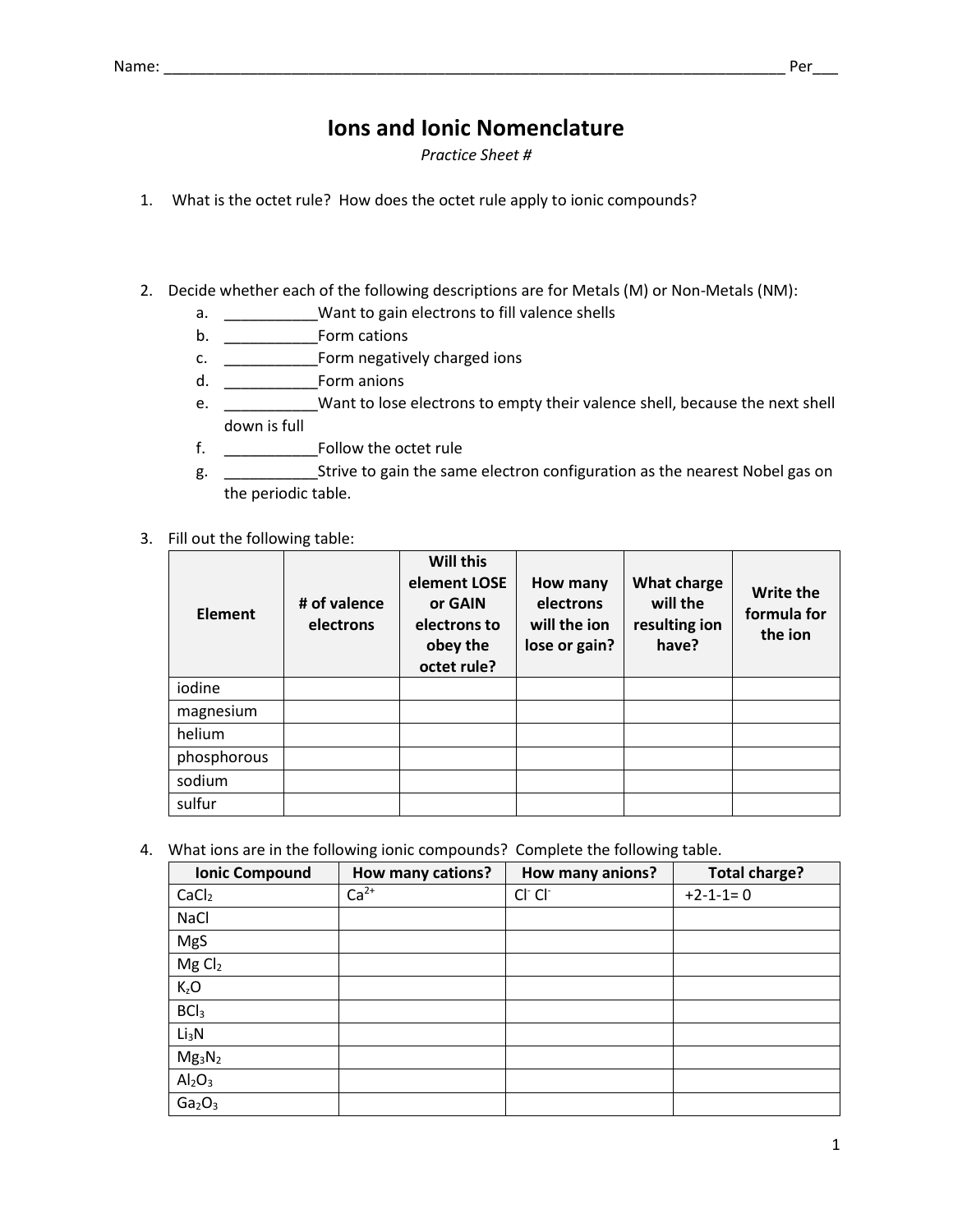| <b>Elements</b>              | Lewis Diagram<br>"Before" the<br>bond forms | <b>Lewis Diagram</b><br>"After" the<br>bond forms | Formula | <b>Name</b> |
|------------------------------|---------------------------------------------|---------------------------------------------------|---------|-------------|
| Magnesium and<br>Chlorine    |                                             |                                                   |         |             |
| Aluminum and<br>Sulfur       |                                             |                                                   |         |             |
| Beryllium and<br>Fluorine    |                                             |                                                   |         |             |
| Potassium and<br>Phosphorous |                                             |                                                   |         |             |

5. Draw the electron distribution for the following ionic compounds. Complete the following table

6. Name the following *simple* ionic compounds.

| a. MgCl2             |                                                                                                                        | b. CsF               |  |
|----------------------|------------------------------------------------------------------------------------------------------------------------|----------------------|--|
| c. CaO               | <u> 1940 - Johann John Harry Harry Harry Harry Harry Harry Harry Harry Harry Harry Harry Harry Harry Harry Harry H</u> | d. $Ca3P2$           |  |
| e. $Na3P$            | <u> 1990 - Johann John Harry Stone (d. 1980)</u>                                                                       | f. $Ca3N2$           |  |
| g. Na <sub>3</sub> N | <u> 1990 - Johann John Stone, markin</u>                                                                               | h. AIN               |  |
| i. Al $Br3$          |                                                                                                                        | j. CaBr <sub>2</sub> |  |

7. Write the formula for the following *simple* ionic compounds. a. magnesium fluoride \_\_\_\_\_\_\_\_\_ b. potassium oxide \_\_\_\_\_\_\_\_\_

| a. magnesium fluoride | b. potassium oxide   |  |
|-----------------------|----------------------|--|
| c. sodium oxide       | d. lithium phosphide |  |
| e. cesium nitride     | f. boron bromide     |  |
| g. strontium iodide   | h. aluminum oxide    |  |
| i. barium nitride     | j. calcium phosphide |  |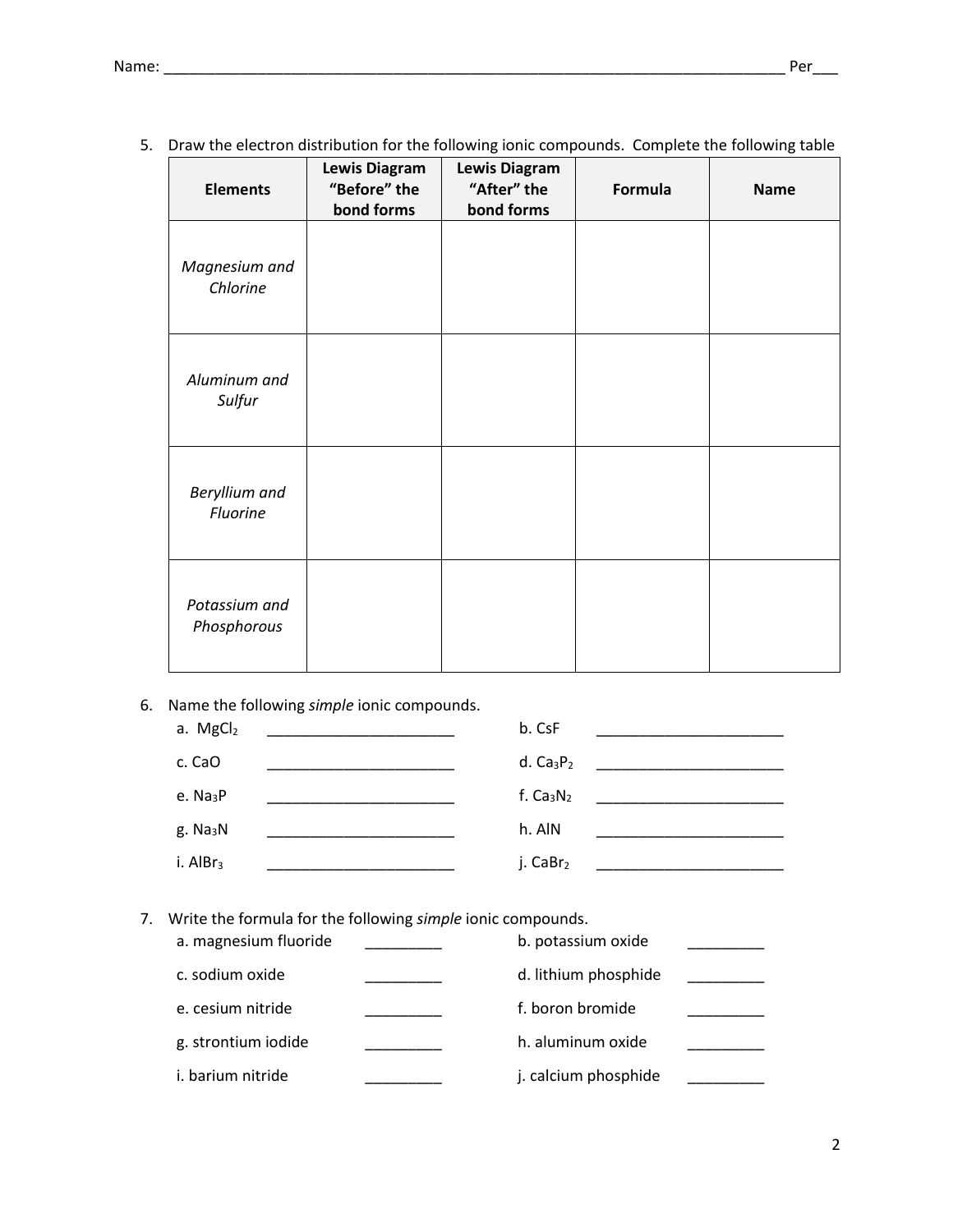| 8. | Name the following multivalent ionic compounds.                                                                                                |                                   |
|----|------------------------------------------------------------------------------------------------------------------------------------------------|-----------------------------------|
|    | $a.$ PbI <sub>2</sub>                                                                                                                          | b. $PbO2$                         |
|    | c. CoCl <sub>3</sub><br><u> 1990 - Johann John Harry Harry Harry Harry Harry Harry Harry Harry Harry Harry Harry Harry Harry Harry Harry H</u> | d. TiP                            |
|    | e. $Cr2O3$<br><u> 1990 - Johann Marie Barn, mars ar breis an t-</u>                                                                            | f. Fe $Br2$                       |
|    | g. CuS                                                                                                                                         | h. Ni <sub>2</sub> O <sub>3</sub> |
| 9. | Write the formula for the following multivalent ionic compounds.                                                                               |                                   |
|    | a. lead (II) bromide                                                                                                                           | b. chromium (III) nitride         |
|    | c. copper (II) oxide                                                                                                                           | d. lead (II) sulfide              |
|    | e. plutonium (V) chloride<br>$\mathcal{L} = \{ \mathcal{L} \}$                                                                                 | f. gold (I) oxide                 |
|    | g. manganese (IV) sulfide                                                                                                                      | h. tin (IV) oxide                 |
|    |                                                                                                                                                |                                   |
|    | 10. Name the following polyatomic ionic compounds.<br>a. $Ca(NO3)2$                                                                            | b. NaCN                           |
|    | c. $Li2CO3$<br><u> 1989 - Johann Stein, mars et al. (</u>                                                                                      | d. $Mg_3(PO_4)_2$                 |
|    | e. $Al2(SO4)3$<br><u> 1989 - Johann Barbara, martxa alemani</u> ar a                                                                           | f. NH <sub>4</sub> OH             |
|    | g. $CaC2O4$                                                                                                                                    | h. Be $(ClO)_2$                   |
|    | 11. Write the formula for the following polyatomic ionic compounds.<br>a. ammonium phosphate                                                   | b. potassium<br>perchlorate       |
|    | c. aluminum nitrate                                                                                                                            | d. lithium hydroxide              |
|    | e. ammonium sulfate                                                                                                                            | f. barium acetate                 |
|    | g. sodium oxalate                                                                                                                              | h. zinc hypochlorite              |
|    | 12. Name the following multivalent and polyatomic ionic compounds.<br>a. CuSO <sub>4</sub>                                                     | b. CuClO                          |
|    | c. Fe $(NO3)3$                                                                                                                                 | d. $Fe3(PO4)2$                    |
|    | 13. Write the formula for the following multivalent and polyatomic ionic compounds.<br>a. Tin (II) Chlorite                                    | b. Gold (III) hydroxide           |
|    | c. Cobalt (II) Carbonate                                                                                                                       | d. Lead (IV) sulfate              |
|    |                                                                                                                                                |                                   |